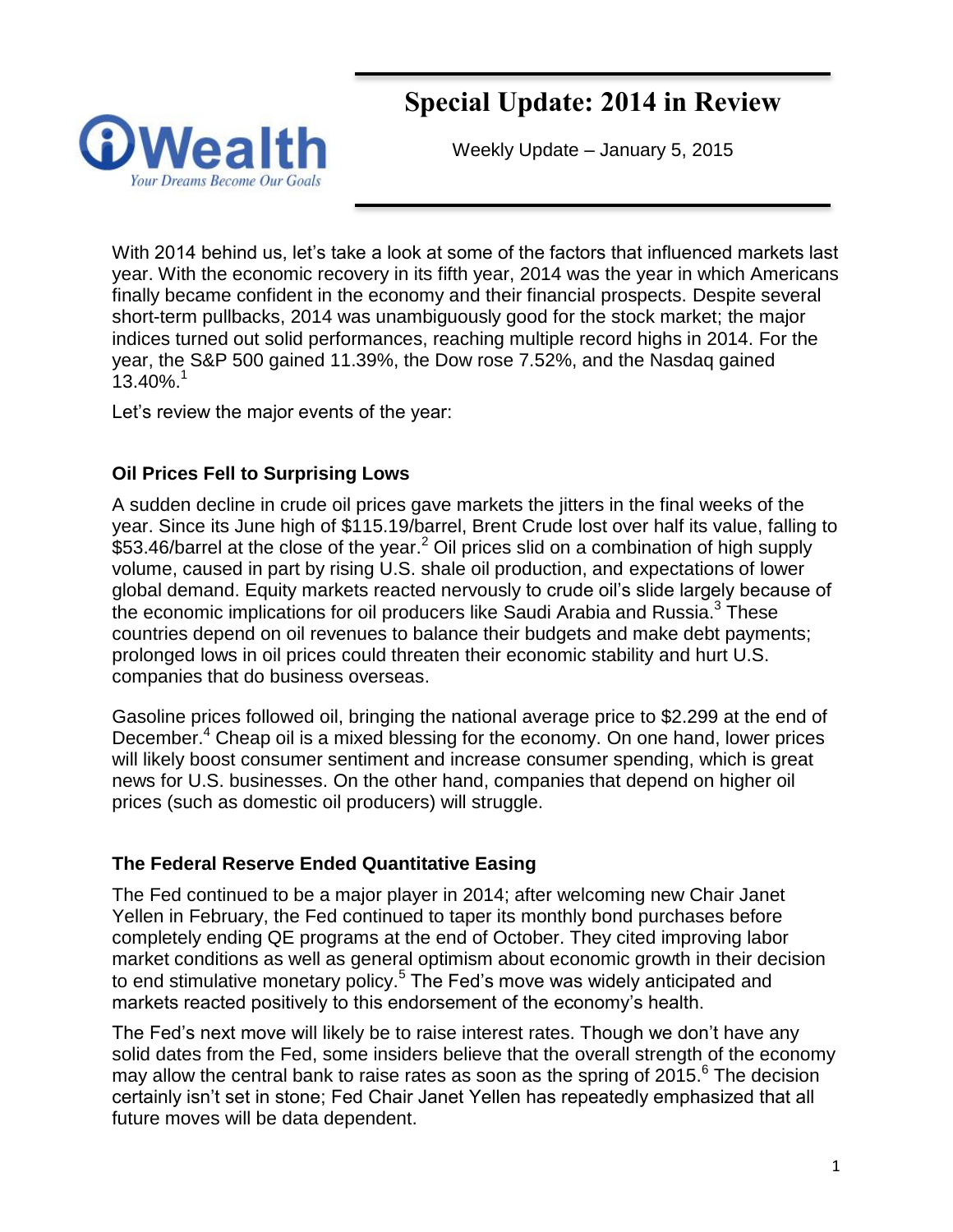How will the Fed's moves affect bond yields? Expectations of a rate hike will likely affect short-term yields, but long-term bonds are much harder to predict. Tepid inflation and foreign demand for U.S. bonds could end up having a greater effect on long-term yields.

## **The U.S. Economy Made Great Strides**

2014 was a very good year for the U.S. economy. Though the unseasonably cold weather caused by the "polar vortex" chilled economic activity in the first quarter, gross domestic product rebounded significantly in later quarters.





Source: Federal Reserve, U.S. Bureau of Economic Analysis

Though we don't have fourth quarter data yet, some analysts believe that economic growth slowed at the end of the year.<sup>7</sup> Given the rapid pace of growth in the second and third quarters, this would not be a surprise, but would still put the economy on an upward trend.

Consumer spending, the biggest engine of economic growth in the U.S., also made gains. Though tepid wage growth remained a concern, personal income and consumption rose throughout 2014 as Americans earned and spent more.<sup>8</sup> The same trend was visible in sales of big-ticket items like autos, which saw an uptick as American consumers caught up on major purchases.<sup>9</sup>

The labor market also made tremendous progress last year. The economy started the year with 6.6% unemployment and trimmed it to 5.8% by November.<sup>10</sup> The job market also reached an important milestone in 2014: regaining all of the estimated 8.7 million jobs lost in the recession.<sup>11</sup>

All told, the economy added over 2.5 million new jobs in  $2014.<sup>12</sup>$  Just as importantly, the quality of available jobs increased, giving more Americans the chance to leave low-paid or part-time jobs for better opportunities.<sup>13</sup>

Improvements in the labor market translated into stronger consumer sentiment in most of 2014. Americans became more optimistic about their economic prospects and official measures of consumer confidence soared to the highest levels since before the recession.<sup>14</sup>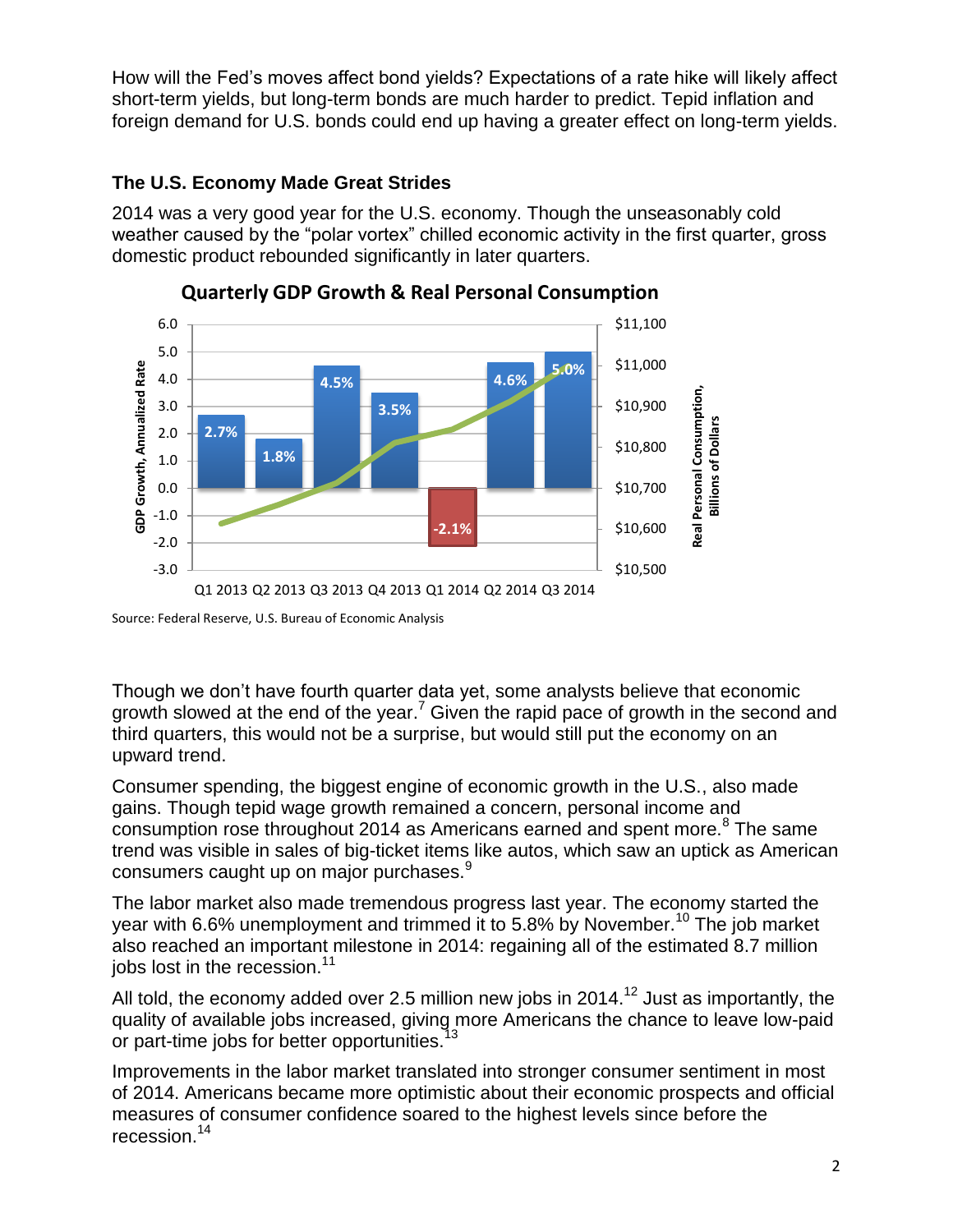### **Looking Forward to 2015**

Overall, Wall Street is cautiously optimistic about markets in 2015. A poll of 15 top Wall Street analysts showed average expectations of about a 6.0% gain in the S&P 500 this year. <sup>15</sup> As always, it's best to take these predictions with a grain of salt. Projections this early in the year are nebulous at best, and we learned in 2014 that markets can turn on a dime. The best we can do is to take a look at underlying factors and think about how they may affect market performance.

Investor exuberance pushed stocks to new highs in the final days of 2014 and markets may give way to volatility or a short-term pullback. It's not uncommon for investors to retreat and take stock of conditions after a prolonged rally. Economic fundamentals remain solid and positive fourth quarter earnings may push the rally higher. Alternatively, investors may give in to global worries and retreat. As always, we encourage our clients to take these market movements in stride and focus on making the most of opportunities as they present themselves.

#### **ECONOMIC CALENDAR:**

**Monday:** Motor Vehicle Sales **Tuesday:** Factory Orders, ISM Non-Mfg. Index **Wednesday:** ADP Employment Report, International Trade, EIA Petroleum Status Report, FOMC Minutes **Thursday:** Jobless Claims **Friday:** Employment Situation

| Data as of 1/2/2015              | 1-Week   | <b>Since 1/1/15</b> | 1-Year   | 5-Year | 10-Year |
|----------------------------------|----------|---------------------|----------|--------|---------|
| Standard & Poor's 500            | $-1.46%$ | $-0.03%$            | 12.35%   | 16.92% | 6.98%   |
| <b>DOW</b>                       | $-1.22%$ | 0.06%               | 8.46%    | 14.20% | 6.54%   |
| <b>NASDAQ</b>                    | $-1.67%$ | $-0.20%$            | 14.09%   | 21.66% | 11.73%  |
| <b>U.S. Corporate Bond Index</b> | 1.01%    | 0.37%               | 4.27%    | 2.36%  | 0.99%   |
| <b>International</b>             | $-1.54%$ | $-0.70%$            | $-6.98%$ | 2.20%  | 1.52%   |
| Data as 1/2/2015                 | 1 mo.    | 6 mo.               | 1 yr.    | 5 yr.  | 10 yr.  |
| <b>Treasury Yields (CMT)</b>     | 0.02%    | 0.11%               | 0.25%    | 1.61%  | 2.12%   |

Notes: All index returns exclude reinvested dividends, and the 5-year and 10-year returns are annualized. Sources: Yahoo! Finance and [Treasury.gov.](http://treasury.gov/) International performance is represented by the MSCI EAFE Index. Corporate bond performance is represented by the DJCBP. Past performance is no guarantee of future results. Indices are unmanaged and cannot be invested into directly.

#### **HEADLINES:**

**Manufacturing activity falls to six-month low.** The pace of growth in manufacturing dropped off in December, possibly because of worries about weak global growth and falling oil prices. New orders fell dramatically, though employment rose slightly, indicating factories may still be hiring. 16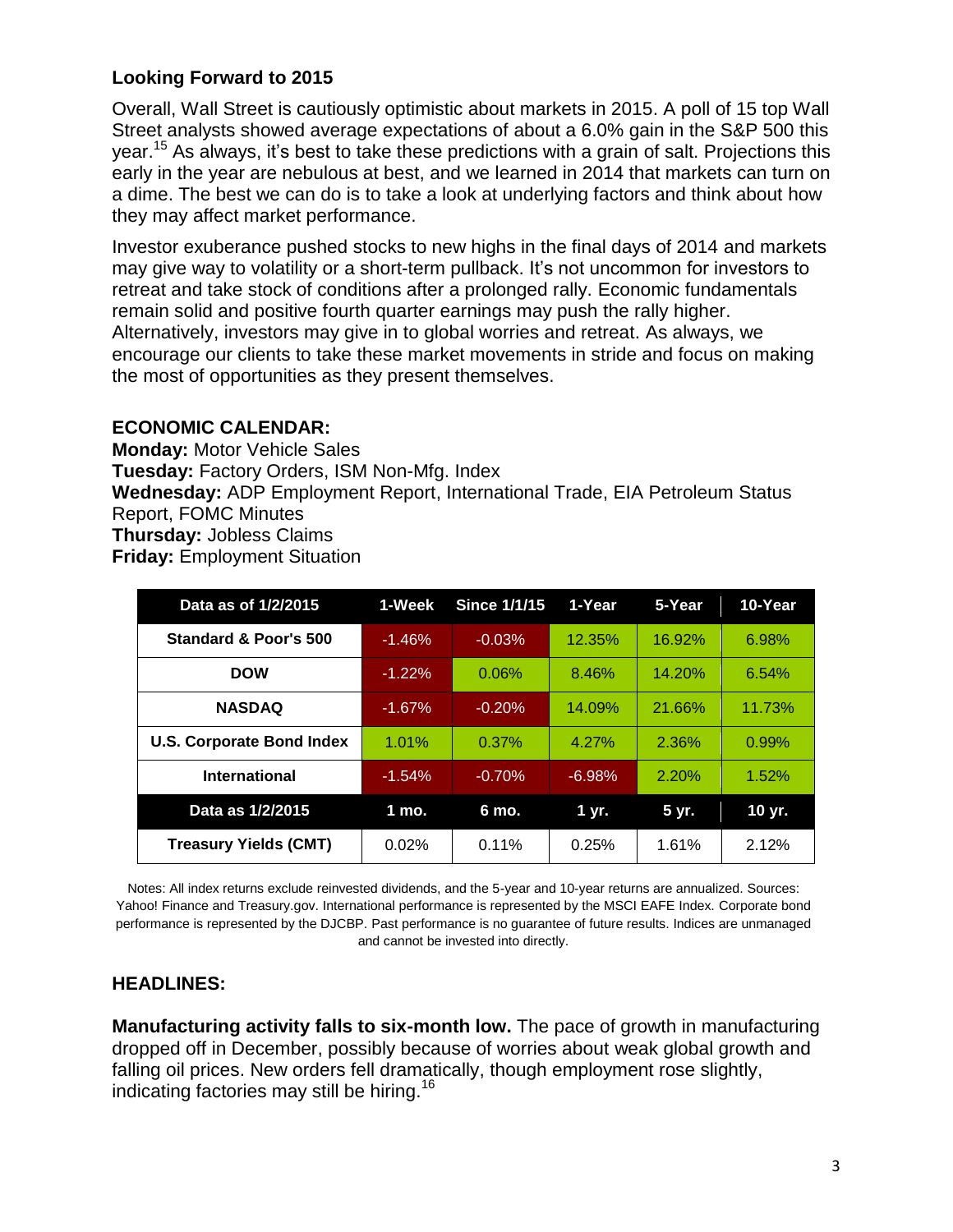**Pending home sales edge up in November.** Despite favorable mortgage rates, the number of signed contracts for houses bumped up just 0.8% from October numbers. On the positive side, this is the third straight month of gains in pending home sales.<sup>17</sup>

**U.S. dollar reaches nine-year high.** The dollar reached its highest level since 2006 against a basket of currencies as demand for U.S. assets grew amid concerns about economic growth in other countries. A slide in the euro also contributed to the dollar's strength.<sup>18</sup>

**Weekly jobless claims rise more than expected.** The number of unemployed Americans filing for new benefits rose after four straight weeks of decline. However, seasonal factors may be a factor and underlying trends are consistent with broad labor market growth.<sup>19</sup>



*"He who finds diamonds must grapple in mud and mire because diamonds are not found in polished stones. They are made."* 

*– Henry B. Wilson*



**Melon Tofu Smoothie**



*Silken tofu blends undetectably into this delicious protein smoothie.*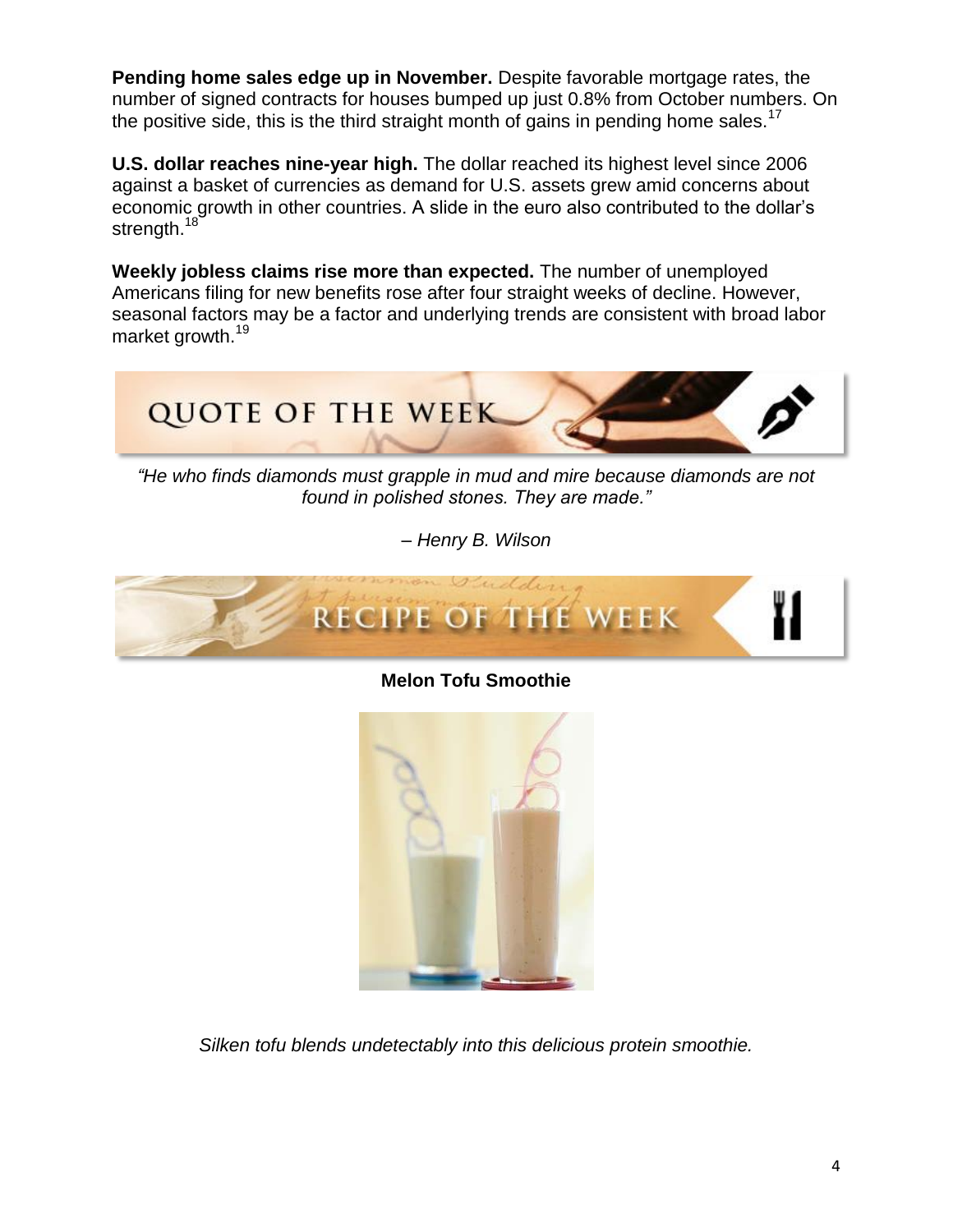Serves 6

## **Ingredients:**

6 cups honeydew melon or cantaloupe (about 2 melons) 1 cup washed baby spinach 1 1/2 cups orange juice 1/2 cup silken tofu 1/2 cup vanilla yogurt 1 teaspoon lime juice 1/2 teaspoon lime zest

## **Directions:**

- 1. Peel and slice the melon into 1-inch chunks and let them freeze overnight on a tray. You can omit this step and end up with a lighter, frothier smoothie.
- 2. Add the ingredients to the blender in two batches and puree on high. If you prefer your smoothies thicker, add less orange juice. If you find the smoothie to be too thick, add more juice and continue blending.

Recipe adapted from Kay Chun | RealSimple.com<sup>20</sup>

TAX TIPS  $U.S.$  Indiv

# **Tax Season Begins January 20**

Though Congress passed several 11<sup>th</sup> hour "extender" provisions in the final days of 2014, the IRS still plans to start the 2014 tax season on schedule. Here are a few tips to help your tax preparation go more smoothly:

- Get your paperwork in order. Collect all receipts, statements, donation letters, and last year's tax return and put them in a safe place.
- Make a list of the tax documents you expect to receive, such as W-2s, 1099s, 1099Rs, 1098-Ts, etc. Check them off the list as you receive them.
- Get your documents to your tax preparer as soon as possible.
- Don't wait until the last minute!

Tip courtesy of  $IRS.gov<sup>21</sup>$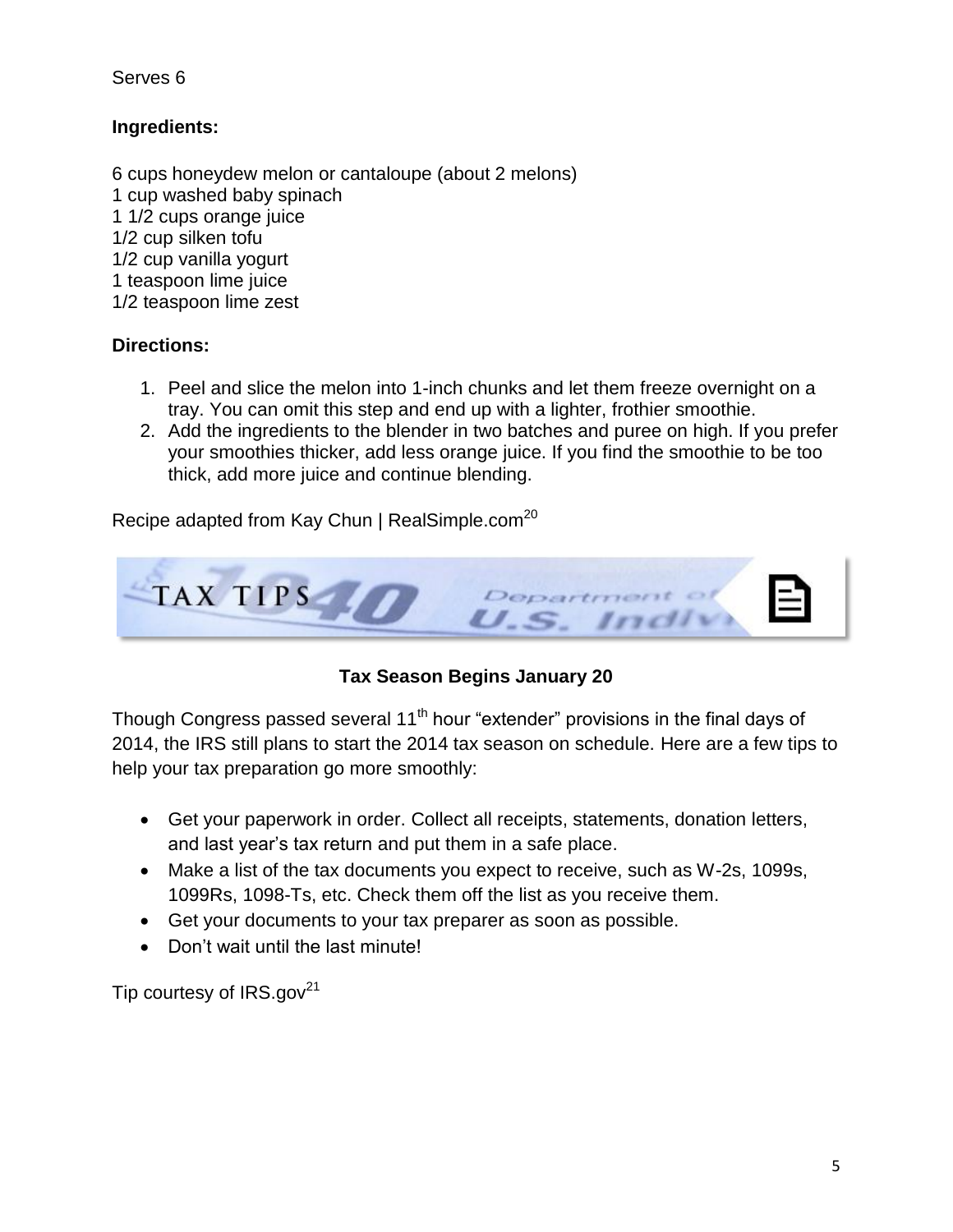

# **Work on Your Flexibility**

Many amateur golfers suffer from tight muscles and poor flexibility, limiting their swing and robbing their drives of distance. Add these easy exercises to your routine to improve the fluidity and length of your swing (check with a physician first!):

- Before stretching, warm up your muscles with five to ten minutes of light activity.
- Hold each stretch for 10-15 seconds and never bounce. Stop if you feel any pain.
- Stretch your hips by sitting on a low bench or table. Place your left ankle on your right thigh. Push down gently on your left knee and lean forward until you feel a stretch in your left hip.
- Stretch your hamstrings and calves by placing your feet shoulder width apart and bending over, hinging at the hips and keeping your spine straight. Try and keep your weight over your feet. Stand side-on to a wall if you need help balancing.
- Stretch your back muscles by facing a chair or bench back and standing with your feet shoulder width apart. Hold on to the back and slowly bend down, keeping your back straight, until you feel a stretch in your upper back.

Tip courtesy of the Mayo Clinic<sup>22</sup>



# **Cutting Down on Workout Costs**

If you've resolved to incorporate more physical activity into your life in 2015, use these tips to save money on your new exercise regime:

- **Know yourself.** Before plunking down the cash for a pricey gym membership, think about how you like to exercise. If you enjoy camaraderie and competition, a class format might help motivate you. If you prefer to go solo, you may not need the higher costs associated with more comprehensive gyms.
- **Schedule your exercise.** Research shows that people who exercise at the same time and make their workouts a priority are much more likely to stick to their new habits.
- **Make small changes.** Instead of investing in an expensive monthly membership and beating yourself up when you don't go, make a small initial commitment. Start by committing to twice a week visits for a month and see where it goes.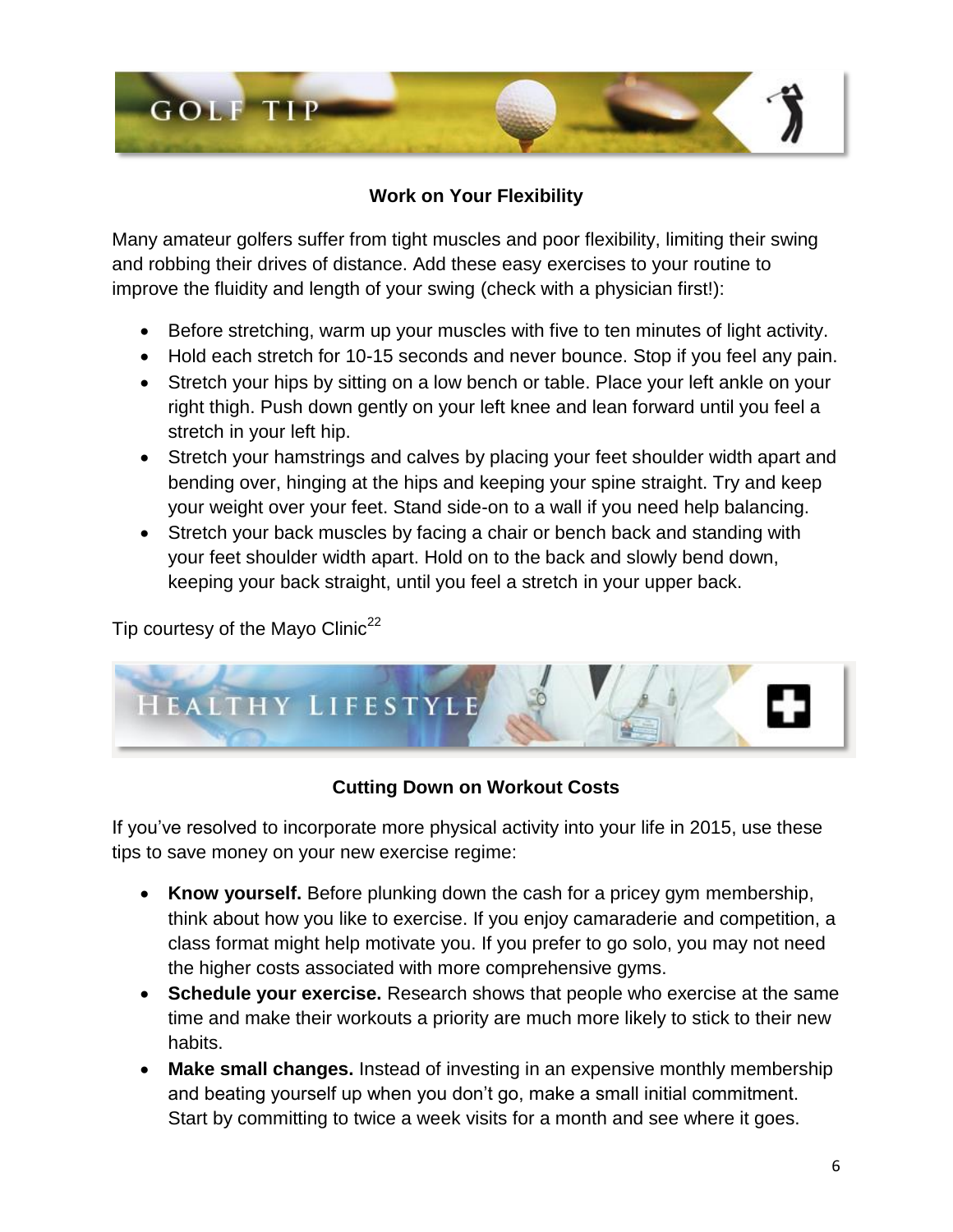**Test drive your options.** Now's a great time to try out different gyms, spas, classes, and other fitness options. Check local providers and sites like Living Social or Groupon for special deals.

Tip courtesy of AARP<sup>23</sup>



#### **Donate Your Old Magazines**

A recent study published in the British Medical Journal found that the reason most doctor's offices only have old issues of popular magazines is because people often walk off with the new ones! If you don't like to keep old magazines around, consider donating them to the waiting room of a medical office. You can also call to see if your local library would appreciate having multiple copies of a popular magazine.

#### *Share the Wealth of Knowledge!*

*Please share this market update with family, friends, or colleagues. We love being introduced!*

Securities, advisory services, and insurance products are offered through Investment Centers of America, Inc. (ICA), member FINRA, SIPC, a Registered Investment Advisor, and affiliated insurance agencies. ICA and iWealth are separate companies.

Investing involves risk including the potential loss of principal. No investment strategy can guarantee a profit or protect against loss in periods of declining values.

Diversification does not guarantee profit nor is it guaranteed to protect assets.

The Standard & Poor's 500 (S&P 500) is an unmanaged group of securities considered to be representative of the stock market in general.

The Dow Jones Industrial Average is a price-weighted average of 30 significant stocks traded on the New York Stock Exchange and the NASDAQ. The DJIA was invented by Charles Dow back in 1896.

The Nasdaq Composite is an index of the common stocks and similar securities listed on the NASDAQ stock market and is considered a broad indicator of the performance of stocks of technology companies and growth companies.

The MSCI EAFE Index was created by Morgan Stanley Capital International (MSCI) that serves as a benchmark of the performance in major international equity markets as represented by 21 major MSCI indexes from Europe, Australia and Southeast Asia.

The Dow Jones Corporate Bond Index is a 96-bond index designed to represent the market performance, on a total-return basis, of investment-grade bonds issued by leading U.S. companies. Bonds are equally weighted by maturity cell, industry sector, and the overall index.

The S&P/Case-Shiller Home Price Indices are the leading measures of U.S. residential real estate prices, tracking changes in the value of residential real estate. The index is made up of measures of real estate prices in 20 cities and weighted to produce the index.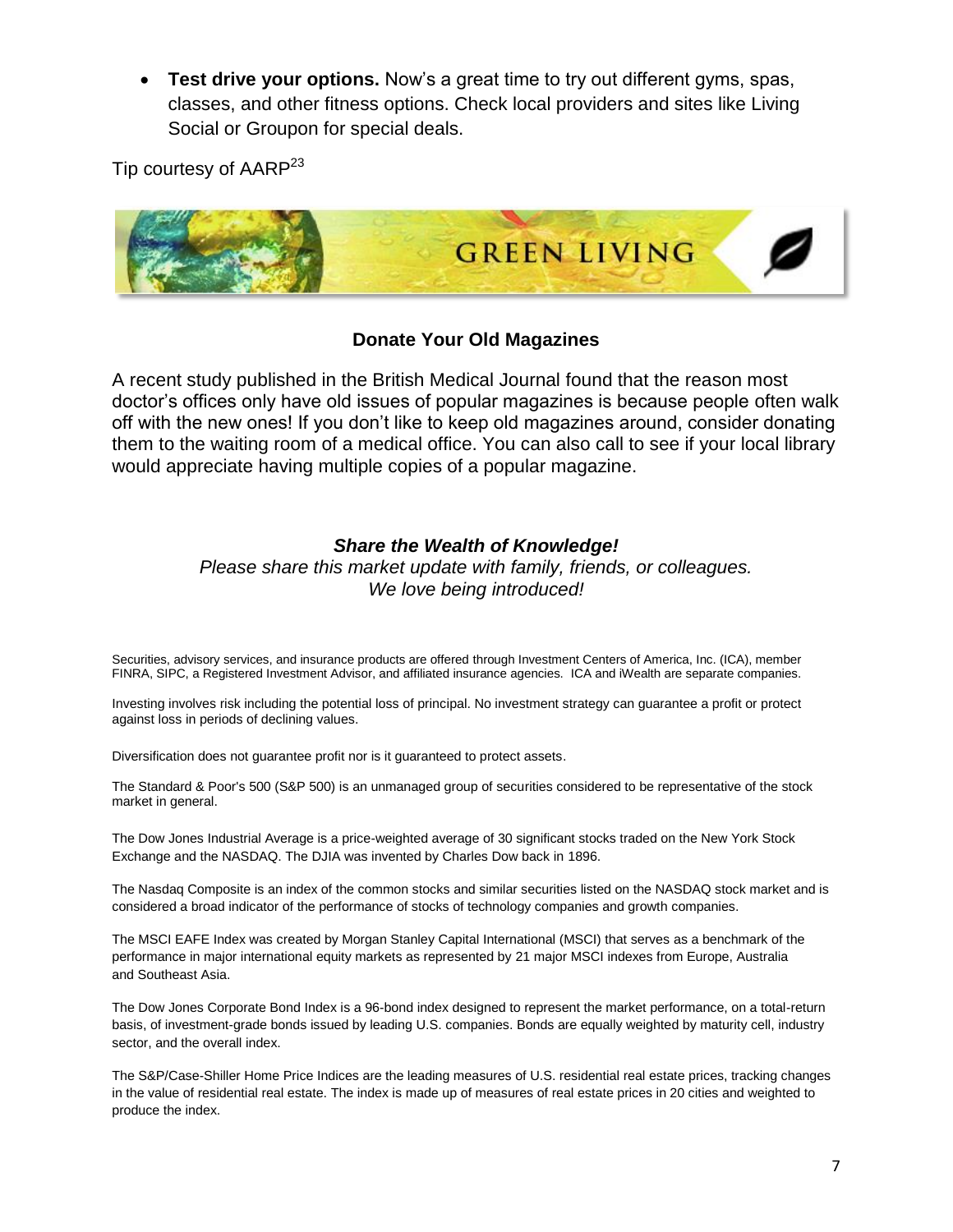The 10-year Treasury Note represents debt owed by the United States Treasury to the public. Since the U.S. Government is seen as a risk-free borrower, investors use the 10-year Treasury Note as a benchmark for the long-term bond market.

Google Finance is the source for any reference to the performance of an index between two specific periods.

Opinions expressed are subject to change without notice and are not intended as investment advice or to predict future performance.

Past performance does not guarantee future results.

You cannot invest directly in an index.

Consult your financial professional before making any investment decision.

Fixed income investments are subject to various risks including changes in interest rates, credit quality, inflation risk, market valuations, prepayments, corporate events, tax ramifications and other factors.

These are the views of Platinum Advisor Marketing Strategies, LLC, and not necessarily those of the named representative, Broker dealer or Investment Advisor, and should not be construed as investment advice. Neither the named representative nor the named Broker dealer or Investment Advisor gives tax or legal advice. All information is believed to be from reliable sources; however, we make no representation as to its completeness or accuracy. Please consult your financial advisor for further information.

By clicking on these links, you will leave our server, as they are located on another server. We have not independently verified the information available through this link. The link is provided to you as a matter of interest. Please click on the links below to leave and proceed to the selected site.

2 [http://www.eia.gov/dnav/pet/pet\\_pri\\_spt\\_s1\\_d.htm](http://www.eia.gov/dnav/pet/pet_pri_spt_s1_d.htm)

3 <http://www.cnbc.com/id/102263988>

l

4 <http://www.eia.gov/petroleum/gasdiesel/>

5 [http://www.nasdaq.com/article/closing-update-stocks-react-negatively-to-end-to-qe-and-hawkish-fed-bias-towards-labor](http://www.nasdaq.com/article/closing-update-stocks-react-negatively-to-end-to-qe-and-hawkish-fed-bias-towards-labor-market-economy-cm407879)[market-economy-cm407879](http://www.nasdaq.com/article/closing-update-stocks-react-negatively-to-end-to-qe-and-hawkish-fed-bias-towards-labor-market-economy-cm407879)

6 <http://www.bloomberg.com/news/2015-01-02/mester-says-fed-may-raise-interest-rates-within-next-six-months.html>

<sup>7</sup> <http://www.kiplinger.com/tool/business/T019-S000-kiplinger-s-economic-outlooks/>

<sup>1</sup> [http://finance.yahoo.com/echarts?s=%5EGSPC+Interactive#%7B%22range%22%3A%7B%22start%22%3A%222013-12-](http://finance.yahoo.com/echarts?s=%5EGSPC+Interactive#%7B%22range%22%3A%7B%22start%22%3A%222013-12-31T17%3A00%3A00.000Z%22%2C%22end%22%3A%222014-12-31T17%3A00%3A00.000Z%22%7D%2C%22scale%22%3A%22linear%22%2C%22comparisons%22%3A%7B%22%5EDJI%22%3A%7B%22color%22%3A%22%23cc0000%22%2C%22weight%22%3A1%7D%2C%22%5EIX) [31T17%3A00%3A00.000Z%22%2C%22end%22%3A%222014-12-](http://finance.yahoo.com/echarts?s=%5EGSPC+Interactive#%7B%22range%22%3A%7B%22start%22%3A%222013-12-31T17%3A00%3A00.000Z%22%2C%22end%22%3A%222014-12-31T17%3A00%3A00.000Z%22%7D%2C%22scale%22%3A%22linear%22%2C%22comparisons%22%3A%7B%22%5EDJI%22%3A%7B%22color%22%3A%22%23cc0000%22%2C%22weight%22%3A1%7D%2C%22%5EIX)

[<sup>31</sup>T17%3A00%3A00.000Z%22%7D%2C%22scale%22%3A%22linear%22%2C%22comparisons%22%3A%7B%22%5EDJI](http://finance.yahoo.com/echarts?s=%5EGSPC+Interactive#%7B%22range%22%3A%7B%22start%22%3A%222013-12-31T17%3A00%3A00.000Z%22%2C%22end%22%3A%222014-12-31T17%3A00%3A00.000Z%22%7D%2C%22scale%22%3A%22linear%22%2C%22comparisons%22%3A%7B%22%5EDJI%22%3A%7B%22color%22%3A%22%23cc0000%22%2C%22weight%22%3A1%7D%2C%22%5EIX) [%22%3A%7B%22color%22%3A%22%23cc0000%22%2C%22weight%22%3A1%7D%2C%22%5EIXIC%22%3A%7B%22c](http://finance.yahoo.com/echarts?s=%5EGSPC+Interactive#%7B%22range%22%3A%7B%22start%22%3A%222013-12-31T17%3A00%3A00.000Z%22%2C%22end%22%3A%222014-12-31T17%3A00%3A00.000Z%22%7D%2C%22scale%22%3A%22linear%22%2C%22comparisons%22%3A%7B%22%5EDJI%22%3A%7B%22color%22%3A%22%23cc0000%22%2C%22weight%22%3A1%7D%2C%22%5EIX) [olor%22%3A%22%23009999%22%2C%22weight%22%3A1%7D%7D%7D](http://finance.yahoo.com/echarts?s=%5EGSPC+Interactive#%7B%22range%22%3A%7B%22start%22%3A%222013-12-31T17%3A00%3A00.000Z%22%2C%22end%22%3A%222014-12-31T17%3A00%3A00.000Z%22%7D%2C%22scale%22%3A%22linear%22%2C%22comparisons%22%3A%7B%22%5EDJI%22%3A%7B%22color%22%3A%22%23cc0000%22%2C%22weight%22%3A1%7D%2C%22%5EIX)

<sup>&</sup>lt;sup>8</sup> [https://research.stlouisfed.org/fred2/graph/?id=PCEC96,#](https://research.stlouisfed.org/fred2/graph/?id=PCEC96,)

<sup>&</sup>lt;sup>9</sup> [http://online.wsj.com/mdc/public/page/2\\_3022-autosales.html](http://online.wsj.com/mdc/public/page/2_3022-autosales.html)

<sup>10</sup> <http://data.bls.gov/timeseries/LNS14000000>

<sup>11</sup> <http://www.usatoday.com/story/money/business/2014/06/06/may-jobs-report/10037173/>

<sup>12</sup> [http://money.cnn.com/2014/11/07/news/economy/october-jobs-report-unemployment-fall/,](http://money.cnn.com/2014/11/07/news/economy/october-jobs-report-unemployment-fall/) <http://www.businessinsider.com/november-jobs-report-december-5-2014-12>

<sup>13</sup> <http://www.gallup.com/poll/180296/quality-job-outlook-back-pre-recession-levels.aspx>